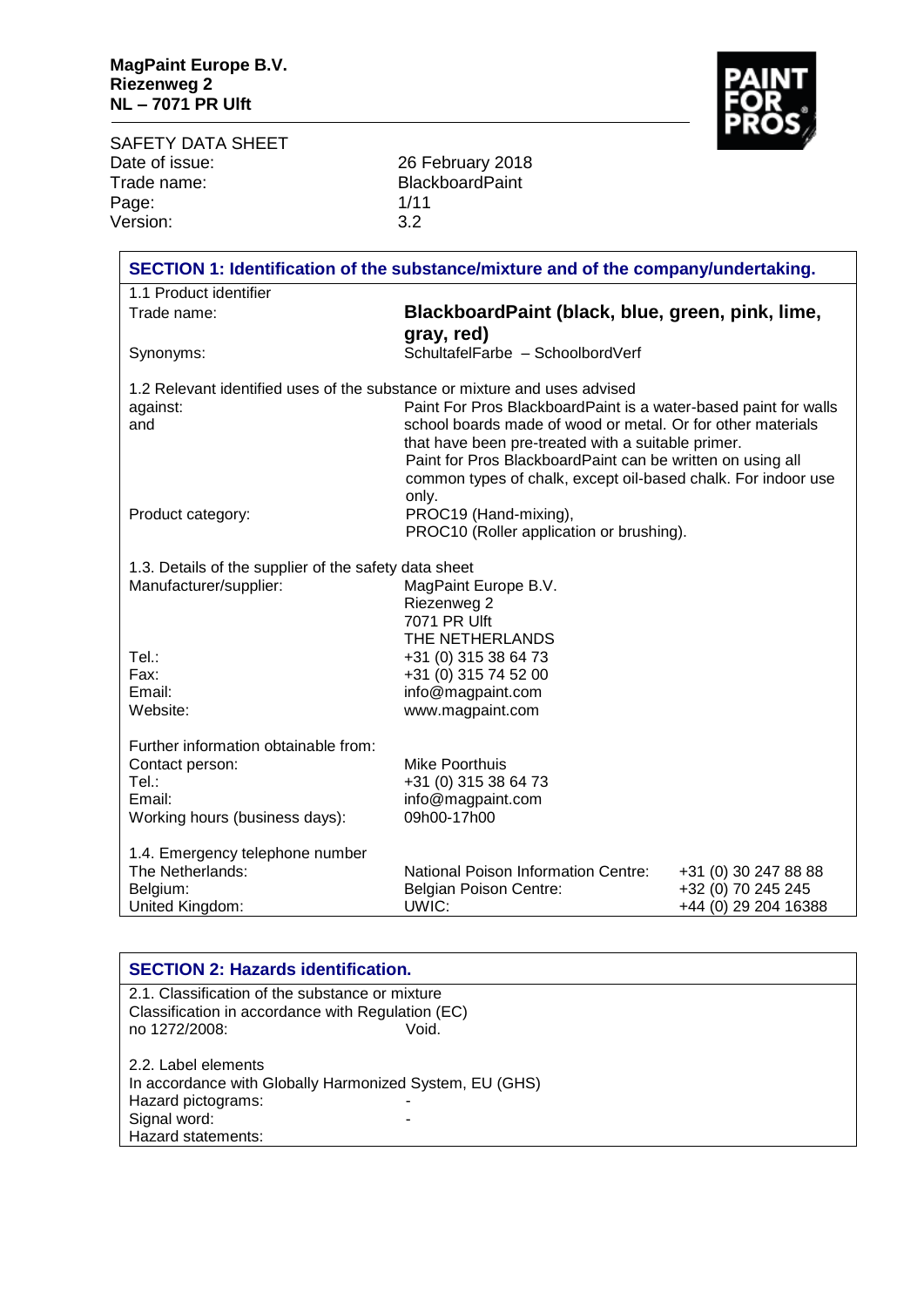

| SAFETY DATA SHEET    |                                                 | . .                                                                                                                                       |  |
|----------------------|-------------------------------------------------|-------------------------------------------------------------------------------------------------------------------------------------------|--|
|                      | Date of issue:                                  | 26 February 2018                                                                                                                          |  |
| Trade name:<br>Page: |                                                 | <b>BlackboardPaint</b><br>2/11                                                                                                            |  |
|                      |                                                 |                                                                                                                                           |  |
|                      | <b>EUH208</b>                                   | Contains mixture of: 5-Chloro-2-Methyl-2H-Isothiazol-3-one and<br>2-Methyl-2Hisothiazol-3-one (3:1). May produce an allergic<br>reaction. |  |
|                      | Precautions:                                    |                                                                                                                                           |  |
|                      | Hazard-determining components for<br>labelling: |                                                                                                                                           |  |

| l 2.3. Other hazards                                     | $\overline{\phantom{a}}$ |
|----------------------------------------------------------|--------------------------|
| Results of PBT and vPvB assessment<br><b>PBT</b><br>vPvB | No.<br>No.               |

| <b>SECTION 3: Composition/information on ingredients.</b> |                                                                                                              |
|-----------------------------------------------------------|--------------------------------------------------------------------------------------------------------------|
| 3.1. Substances<br>Not applicable.                        |                                                                                                              |
| 3.2. Mixtures                                             |                                                                                                              |
| Chemical description:                                     | Preparation comprising the following component(s), water base<br>and (other) unclassified components.        |
|                                                           | Mixture of: 5-Chloro-2-Methyl-2H-Isothiazol-3-one and 2-Methyl-2Hisothiazol-3-one (3:1)                      |
| CAS#:                                                     | 55965-84-9                                                                                                   |
| EC#                                                       | Mixture of: 5- Chloro-2-Methyl-2H-Isothiazol-3-one and 2-<br>Methyl-2Hisothiazol-3-one (EC# 220-239-6) (3:1) |
| $Index#$ :                                                | 613-167-00-5                                                                                                 |
| REACH reg.#:                                              |                                                                                                              |
| Content (W/W):                                            | < 0.0015 %                                                                                                   |
| Danger, 1272/2008/EC:                                     | Acute Tox. 3; H301, H311, H331 - Skin Corr.1B; H314 -<br>Skin Sens. 1; H317 - Aquatic Acute 1; H400 -        |
|                                                           | Aquatic Chronic 1; H410                                                                                      |
| Note:                                                     | Specific classification limits,                                                                              |
|                                                           | - Skin Corr. 1B; H314: $C \ge 0.6$ %;                                                                        |
|                                                           | - Skin Irrit. 2; H315: 0.06 % ≤ C < 0.6 %;                                                                   |
|                                                           | - Eye Irrit. 2; H319: 0.06 % $\leq C$ < 0.6 %;                                                               |
|                                                           | - Skin Sens. 1; H317: $C \ge 0.0015$ %.                                                                      |
|                                                           |                                                                                                              |
| Full text of H- and EUH-phrase(s): see section 16.        |                                                                                                              |

| <b>SECTION 4: First aid measures.</b>                                          |                                                                                                                                                                                                                                    |
|--------------------------------------------------------------------------------|------------------------------------------------------------------------------------------------------------------------------------------------------------------------------------------------------------------------------------|
| 4.1. Description of first aid measures<br>General information:<br>Eye contact: | If in doubt or if symptoms persist, seek medical attention.<br>Mild irritation. Flush eyes thoroughly with water (for at least 10<br>minutes) while holding eyelids open. Then immediately consult<br>a physician/ophthalmologist. |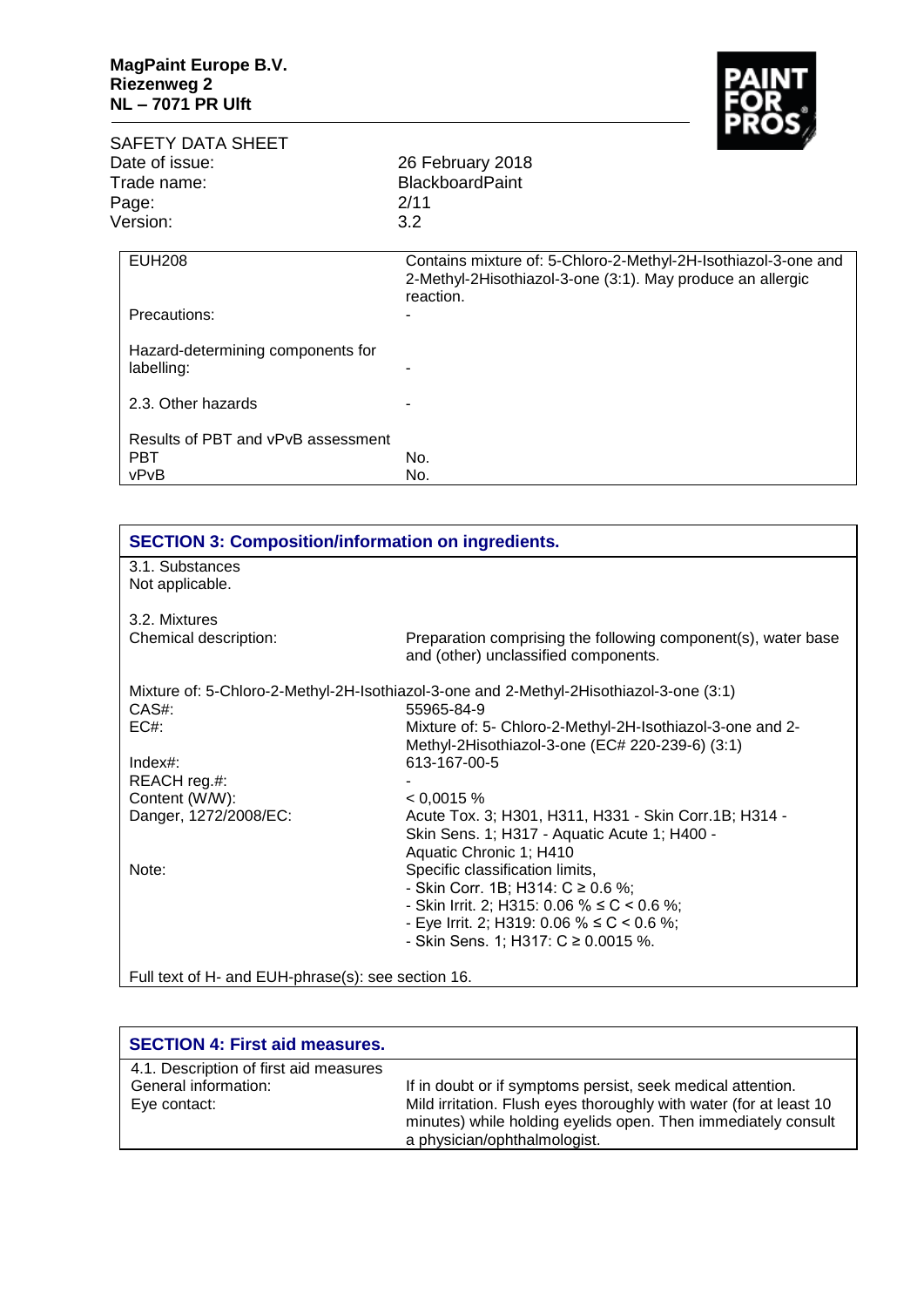

| <b>SAFETY DATA SHEET</b>                                         | <b>ROS</b>                                                                                                                                                                                   |
|------------------------------------------------------------------|----------------------------------------------------------------------------------------------------------------------------------------------------------------------------------------------|
| Date of issue:                                                   | 26 February 2018                                                                                                                                                                             |
| Trade name:                                                      | <b>BlackboardPaint</b>                                                                                                                                                                       |
| Page:                                                            | 3/11                                                                                                                                                                                         |
| Version:                                                         | 3.2                                                                                                                                                                                          |
|                                                                  |                                                                                                                                                                                              |
| Skin contact:                                                    | Remove mechanically, wash with plenty of soap and water,<br>liberally apply skin cream to clean skin. Consult a physician in<br>case of persistent pain or redness.                          |
| Ingestion:                                                       | Have person rinse mouth thoroughly with water, and then spit<br>out rinse water. Never make an unconscious person drink fluids<br>because of risk of suffocation. Do NOT induce vomiting. If |
|                                                                  | symptoms develop: Get medical advice/attention                                                                                                                                               |
| If aerosol or vapour is inhaled                                  |                                                                                                                                                                                              |
| in high concentrations:                                          | Take the person into the fresh air, keep him warm, let him rest.<br>If symptoms occur (e.g. breathing difficulties) medical attention<br>is required.                                        |
| 4.2. Most important symptoms and effects, both acute and delayed |                                                                                                                                                                                              |
| Inhalation:                                                      | No known significant effects or critical hazards.                                                                                                                                            |
|                                                                  | Sanding dust of reacted material may cause irritation of<br>respiratory tract.                                                                                                               |
| Skin contact:                                                    | By mechanical damage (particles): redness.                                                                                                                                                   |
| Eye contact:                                                     | By mechanical damage (particles): irritation, redness and pain.                                                                                                                              |
| Ingestion:                                                       | Irritation.                                                                                                                                                                                  |
|                                                                  | 4.3. Indication of any immediate medical attention and special treatment needed                                                                                                              |
| Further medical treatment:                                       | Symptomatic treatment and supportive therapy as prescribed.                                                                                                                                  |

| <b>SECTION 5: Firefighting measures.</b>                   |                                                                                                                                                                                                                                                                                                                                                     |  |
|------------------------------------------------------------|-----------------------------------------------------------------------------------------------------------------------------------------------------------------------------------------------------------------------------------------------------------------------------------------------------------------------------------------------------|--|
| 5.1. Extinguishing media<br>Suitable extinguishing media:  | Use CO2, ABC powder. Fight larger fires with water spray.<br>Unsuitable extinguishing media for safety reasons: A direct water jet may be ineffective.                                                                                                                                                                                              |  |
| 5.2. Special hazards arising from the substance or mixture |                                                                                                                                                                                                                                                                                                                                                     |  |
| Special hazards:                                           | Not classified as flammable. In case of fire, hazardous and toxic<br>vapours may be released. Possible decomposition products are:<br>carbon monoxide and carbon dioxide.                                                                                                                                                                           |  |
| 5.3. Advice for fire fighters                              |                                                                                                                                                                                                                                                                                                                                                     |  |
| Protection of fire-fighters:                               | For fire-fighters, mouth and nose protection with independent air<br>supply (breathing apparatus) and full (chemical) protective<br>clothing are mandatory. Use qualified personnel who are well<br>aware of the dangers of this product. Clean the equipment<br>thoroughly after use (shower, clean clothing thoroughly and<br>check suitability). |  |
| Additional information:                                    | If closed containers are exposed to fire, keep cool with water. In<br>a fire or if heated, a pressure increase will occur and the<br>container may burst.                                                                                                                                                                                           |  |

| <b>SECTION 6: Accidental release measures.</b>      |                                                                                                                        |
|-----------------------------------------------------|------------------------------------------------------------------------------------------------------------------------|
| 6.1. Personal precautions, protective equipment and |                                                                                                                        |
| emergency procedures                                | Wear appropriate personal protective equipment, including<br>safety glasses, personal protective clothing and chemical |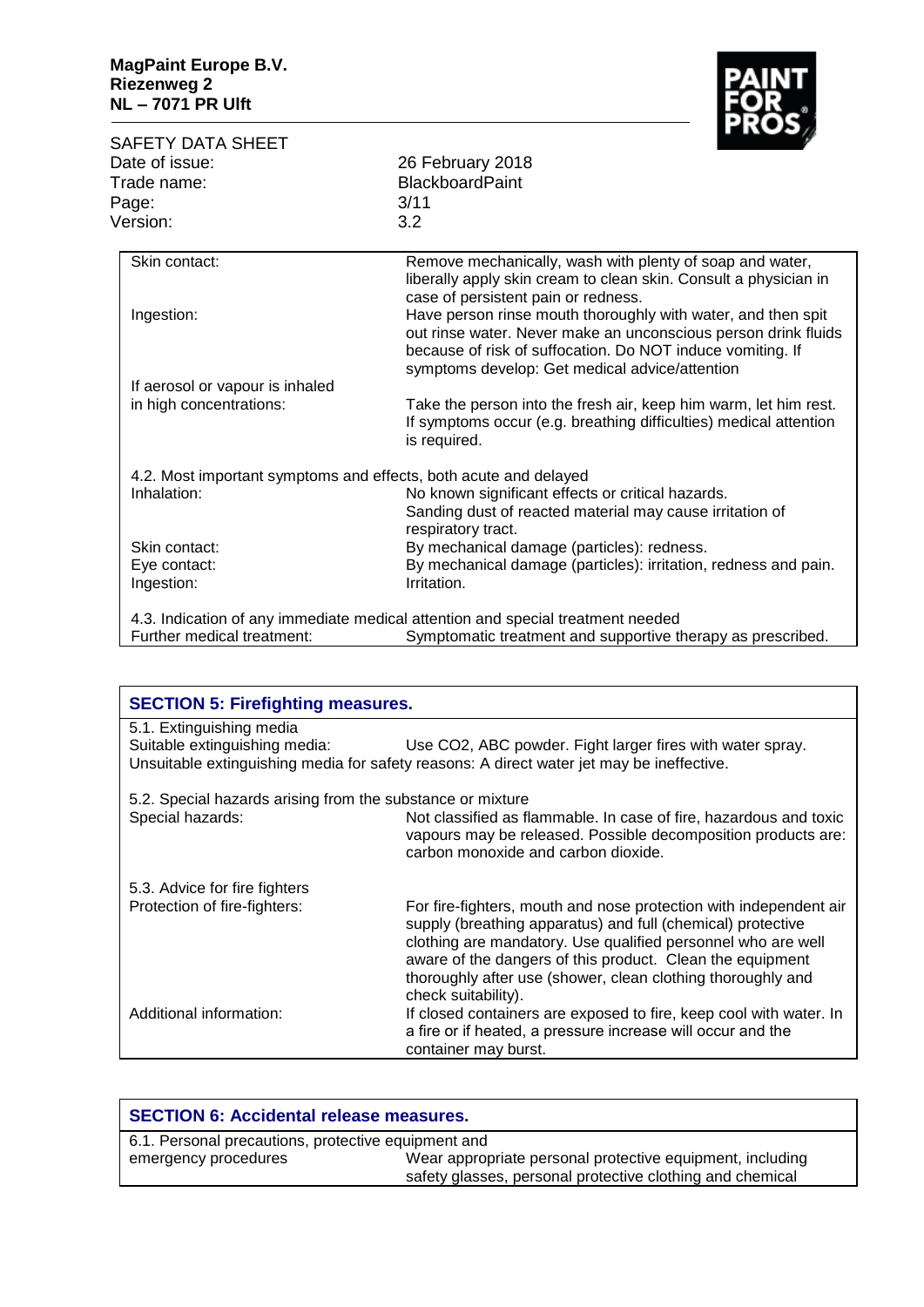

| SAFETY DATA SHEET<br>Date of issue:<br>Trade name:<br>Page:<br>Version: | <b>IVEC</b><br>26 February 2018<br><b>BlackboardPaint</b><br>4/11<br>3.2                                                                                                                                                    |
|-------------------------------------------------------------------------|-----------------------------------------------------------------------------------------------------------------------------------------------------------------------------------------------------------------------------|
|                                                                         | resistant gloves when cleaning up major spillages. Ventilate the<br>area.                                                                                                                                                   |
| 6.2. Environmental precautions                                          | Prevent product from entering sewers or surface water. If<br>significant quantities are being released in the environment,<br>inform the local authorities. Do not allow to enter the soil or<br>subsoil.                   |
| 6.3. Methods and material for containment and<br>cleaning up            | Contain and collect spillages with non-combustible absorbent<br>materials e.g. sand, earth, vermiculite, diatomaceous earth and<br>place in a suitable container. Wash the spillage area clean with<br>water and detergent. |
| 6.4. Reference to other sections                                        | Information regarding safe handling - see section 7.<br>Information regarding personal protective equipment – see<br>section 8.<br>Information regarding disposal – see section 13.                                         |

| <b>SECTION 7: Handling and storage.</b>                                      |                                                                                                                                                                                                                                                                                                  |  |
|------------------------------------------------------------------------------|--------------------------------------------------------------------------------------------------------------------------------------------------------------------------------------------------------------------------------------------------------------------------------------------------|--|
| 7.1. Precautions for safe handling                                           |                                                                                                                                                                                                                                                                                                  |  |
| Handling:                                                                    | When handling observe the usual precautionary measures for<br>chemicals. Do not breathe vapour. Workers should wash hands<br>and face before eating, drinking and smoking. Material contains<br>solid components as filler; mix before use. Do not dilute or mix<br>with other (paint) products. |  |
| Information about fire - and explosion protection: No specific requirements. |                                                                                                                                                                                                                                                                                                  |  |
| 7.2. Conditions for safe storage, including any incompatibilities            |                                                                                                                                                                                                                                                                                                  |  |
| Storage:                                                                     | Keep container tightly closed in a cool, well-ventilated place.<br>Containers which are opened must be carefully resealed and<br>kept upright to prevent leakage. Keep away from direct sunlight<br>Avoid moisture from entering by keeping the containers tightly<br>closed when not in use.    |  |
|                                                                              | Requirements to be met by storerooms and receptacles: Preferably keep in the original packaging. Keep<br>container tightly closed in a dry and well-ventilated place.<br>Containers which are opened must be carefully resealed and<br>kept upright to prevent leakage.                          |  |
| Suitable packaging material:                                                 | Original packaging. Closed, coated tin or plastic can.                                                                                                                                                                                                                                           |  |
|                                                                              | Suitable material for tanks and pipelines: Stainless steel, coated steel, polyethylene.                                                                                                                                                                                                          |  |
|                                                                              | Information about storage in one common storage facility: Keep away from oxidants, strong bases and<br>acids.                                                                                                                                                                                    |  |
|                                                                              | Further information about storage conditions: Recommended storage temperature $1 - 49$ °C. Tightly<br>closed, cool, dry, ventilated.                                                                                                                                                             |  |
| 7.3. Specific end use(s)                                                     | No further relevant information available.                                                                                                                                                                                                                                                       |  |

**SECTION 8: Exposure controls/personal protection.**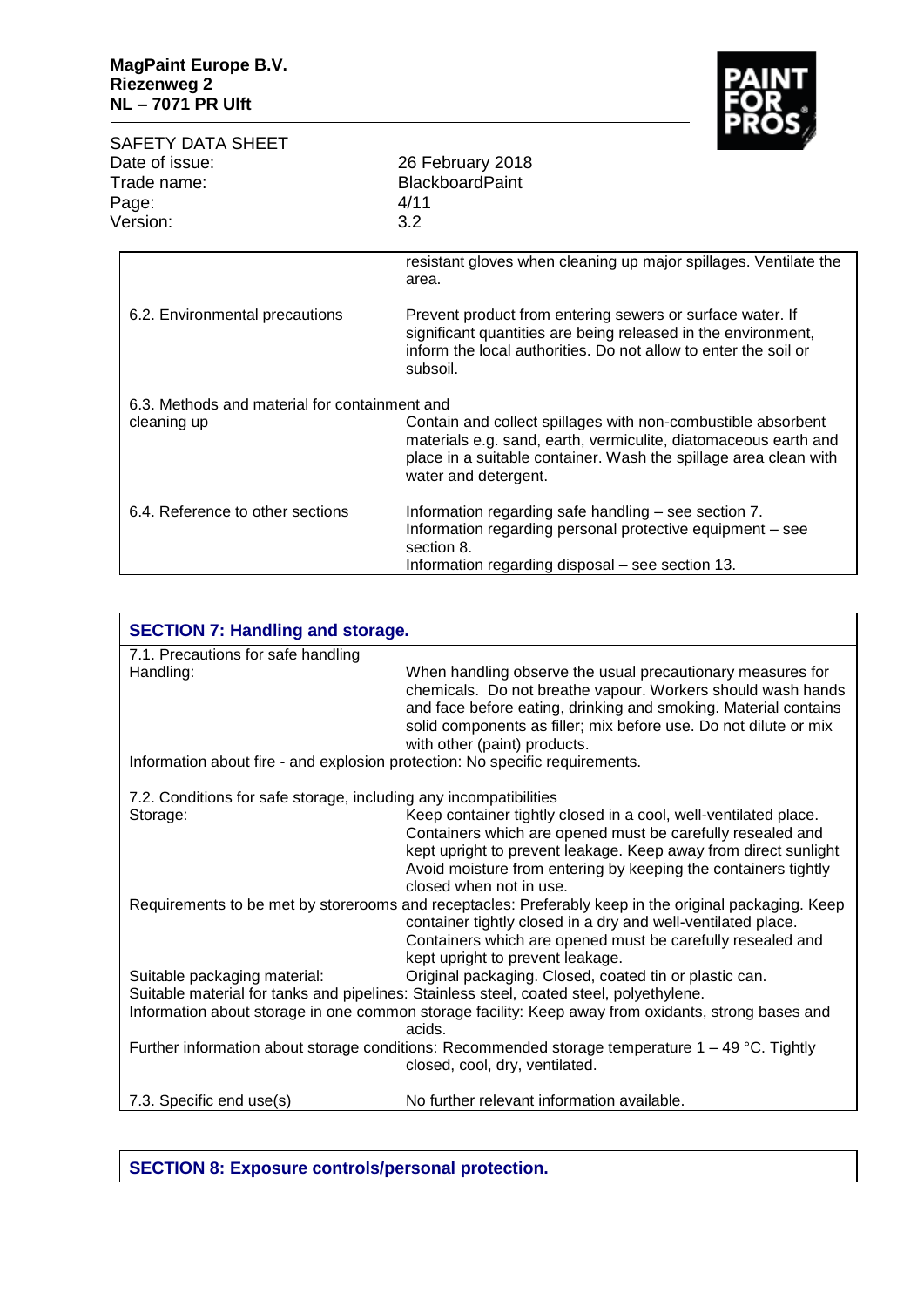## **MagPaint Europe B.V. Riezenweg 2 NL – 7071 PR Ulft**



|                                        | <b>SAFETY DATA SHEET</b>         |                                                                                                                    |  |
|----------------------------------------|----------------------------------|--------------------------------------------------------------------------------------------------------------------|--|
| Date of issue:<br>Trade name:<br>Page: |                                  | 26 February 2018                                                                                                   |  |
|                                        |                                  | <b>BlackboardPaint</b>                                                                                             |  |
|                                        |                                  | 5/11                                                                                                               |  |
|                                        | Version:                         | 3.2                                                                                                                |  |
|                                        |                                  |                                                                                                                    |  |
|                                        | 8.1. Control parameters          |                                                                                                                    |  |
|                                        | No exposure limit value known.   |                                                                                                                    |  |
|                                        | 8.2. Exposure controls           |                                                                                                                    |  |
|                                        | Personal protective equipment:   | Do not smoke, eat or drink whilst working. Wear suitable<br>protective clothing (preferably cotton).               |  |
|                                        | Mouth and nose protection:       | Ventilation, general extraction, local exhaust in case of                                                          |  |
|                                        |                                  | insufficient ventilation, respiratory protection (e.g. EN149, filter<br>type A).                                   |  |
|                                        | Skin and body:                   | Wear appropriate chemical protective clothing (e.g. EN 13034                                                       |  |
|                                        |                                  | type PB [6], including shoes or boots, single-use protective<br>clothing or thick cotton fabric).                  |  |
|                                        |                                  | Store working clothes separately. Wash hands before breaks<br>and at the end of work.                              |  |
|                                        |                                  | Remove immediately all contaminated clothing. Store working<br>clothes separately. Do not use solvents or thinner. |  |
|                                        | Hands:                           | Wash hands before breaks and at the end of work. Wear                                                              |  |
|                                        |                                  | protective gloves if skin contact may occur (EN 374). Selection                                                    |  |
|                                        |                                  | of the glove material on consideration of the penetration times,                                                   |  |
|                                        |                                  | rates of diffusion and degradation (e.g. nitrile rubber, minimum                                                   |  |
|                                        |                                  | layer thickness: 0.4 mm, butyl rubber (0.7 mm) or PVC (0.7                                                         |  |
|                                        |                                  | mm), for breakthrough time > 480 minutes, level 6). Do not rub                                                     |  |
|                                        | Eyes:                            | eyes with dirty hands.<br>Safety goggles with side-shields (EN 166). Eye shower.                                   |  |
|                                        |                                  |                                                                                                                    |  |
|                                        |                                  |                                                                                                                    |  |
|                                        | Environmental exposure controls: | Do not disperse product residues into the environment.                                                             |  |

| <b>SECTION 9: Physical and chemical properties.</b>        |                                                                 |  |
|------------------------------------------------------------|-----------------------------------------------------------------|--|
| 9.1. Information on basic physical and chemical properties |                                                                 |  |
| General information                                        |                                                                 |  |
| Appearance                                                 |                                                                 |  |
| Form:                                                      | Liquid.                                                         |  |
| Colour:                                                    | Specific colors (black green, pink, lime, signal gray, tomatoes |  |
|                                                            | red).                                                           |  |
| Odour:                                                     | Slightly irritant.                                              |  |
| Odour threshold:                                           | Not determined.                                                 |  |
| pH-value:                                                  | $7.9 - 8.1$ .                                                   |  |
| Change in condition                                        |                                                                 |  |
| Melting point/melting range:                               | Not determined.                                                 |  |
| Initial boiling point and boiling range:                   | Not determined.                                                 |  |
| Flash Point:                                               | $>$ 100 °C.                                                     |  |
| Flammability (solid, gas):                                 | Not determined.                                                 |  |
| Auto-ignition temperature:                                 | Not determined.                                                 |  |
| <b>Explosive limits</b>                                    |                                                                 |  |
| Lower:                                                     | Not determined.                                                 |  |
| Upper:                                                     | Not determined.                                                 |  |
| Vapour pressure:                                           | Not determined.                                                 |  |
| Vapour density:                                            | Not determined.                                                 |  |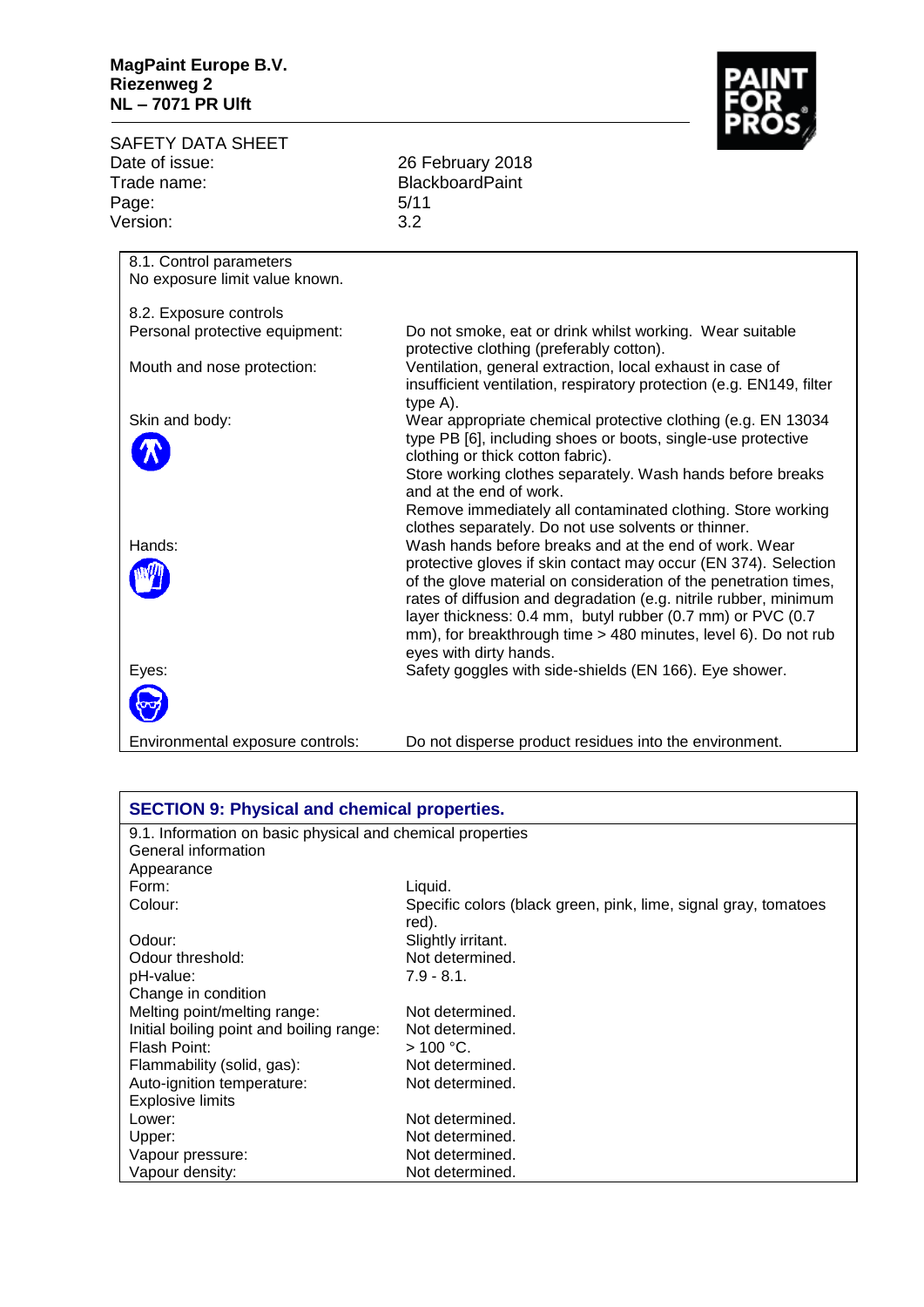

| SAFETY DATA SHEET                                     |                                                                  |  |  |
|-------------------------------------------------------|------------------------------------------------------------------|--|--|
| Date of issue:                                        | 26 February 2018                                                 |  |  |
| Trade name:                                           | <b>BlackboardPaint</b>                                           |  |  |
| Page:                                                 | 6/11                                                             |  |  |
| Version:                                              | 3.2                                                              |  |  |
| Relative density:                                     | 1.155 - 1.205 (water = 1), depending on colour.                  |  |  |
| Evaporation rate:                                     | Not determined.                                                  |  |  |
| Solubility in/miscibility with water:                 | Freely soluble.                                                  |  |  |
| Partition coefficient (n-octanol/water):<br>Viscosity | Not determined.                                                  |  |  |
| Dynamic:                                              | Not determined.                                                  |  |  |
| Kinematic:                                            | 90 - 95 KU at 25 °C (Stormer viscometer, ASTM Method D-<br>562). |  |  |
| Explosive properties:                                 | Not determined.                                                  |  |  |
| Oxidising properties:                                 | Not determined.                                                  |  |  |
| 9.2. Other information                                |                                                                  |  |  |
| VOC content:                                          | No VOC, but about 31 - 35% water.                                |  |  |

| <b>SECTION 10: Stability and reactivity.</b>                               |                                                                                                                                                                                                            |  |
|----------------------------------------------------------------------------|------------------------------------------------------------------------------------------------------------------------------------------------------------------------------------------------------------|--|
| 10.1. Reactivity                                                           | No specific data available.                                                                                                                                                                                |  |
| 10.2. Chemical stability<br>Thermal decomposition/<br>Conditions to avoid: | Stable under normal conditions.                                                                                                                                                                            |  |
|                                                                            | No specific data available.                                                                                                                                                                                |  |
| 10.3. Possibility of hazardous reactions No specific data available.       |                                                                                                                                                                                                            |  |
| 10.4. Conditions to avoid                                                  | Avoid high and low temperatures (loss of quality).                                                                                                                                                         |  |
| 10.5. Incompatible materials                                               | No specific data available.                                                                                                                                                                                |  |
| 10.6. Hazardous decomposition<br>products                                  | Unlikely at the recommended storage temperature and under<br>normal conditions of use. In case of combustion: formation of<br>toxic and corrosive gases/vapours: carbon monoxide, carbon<br>dioxide, fume. |  |

| <b>SECTION 11: Toxicological information.</b> |           |                                                              |  |  |
|-----------------------------------------------|-----------|--------------------------------------------------------------|--|--|
| 11.1. Information on toxicological effects    |           |                                                              |  |  |
| Acute toxicity from the components.           |           |                                                              |  |  |
| LD/LC50 values relevant for classification:   |           |                                                              |  |  |
|                                               |           |                                                              |  |  |
| Product information:                          |           | Mixture of: 5-Chloro-2-methyl-isothiazol-3-one and 2-Methyl- |  |  |
| CAS#: 55965-84-9                              |           | 2Hisothiazol-3-one (3:1)                                     |  |  |
| (source supplier)                             |           |                                                              |  |  |
| Oral                                          | LD50      | $> 5,000$ mg/kg (rat)                                        |  |  |
|                                               | LC50(4 h) | 0.33 mg/m <sup>3</sup> (rat)                                 |  |  |
| Inhalation                                    |           |                                                              |  |  |

The following health hazard assessment is based on an assessment of the various ingredients in the product.

Primary irritant effect.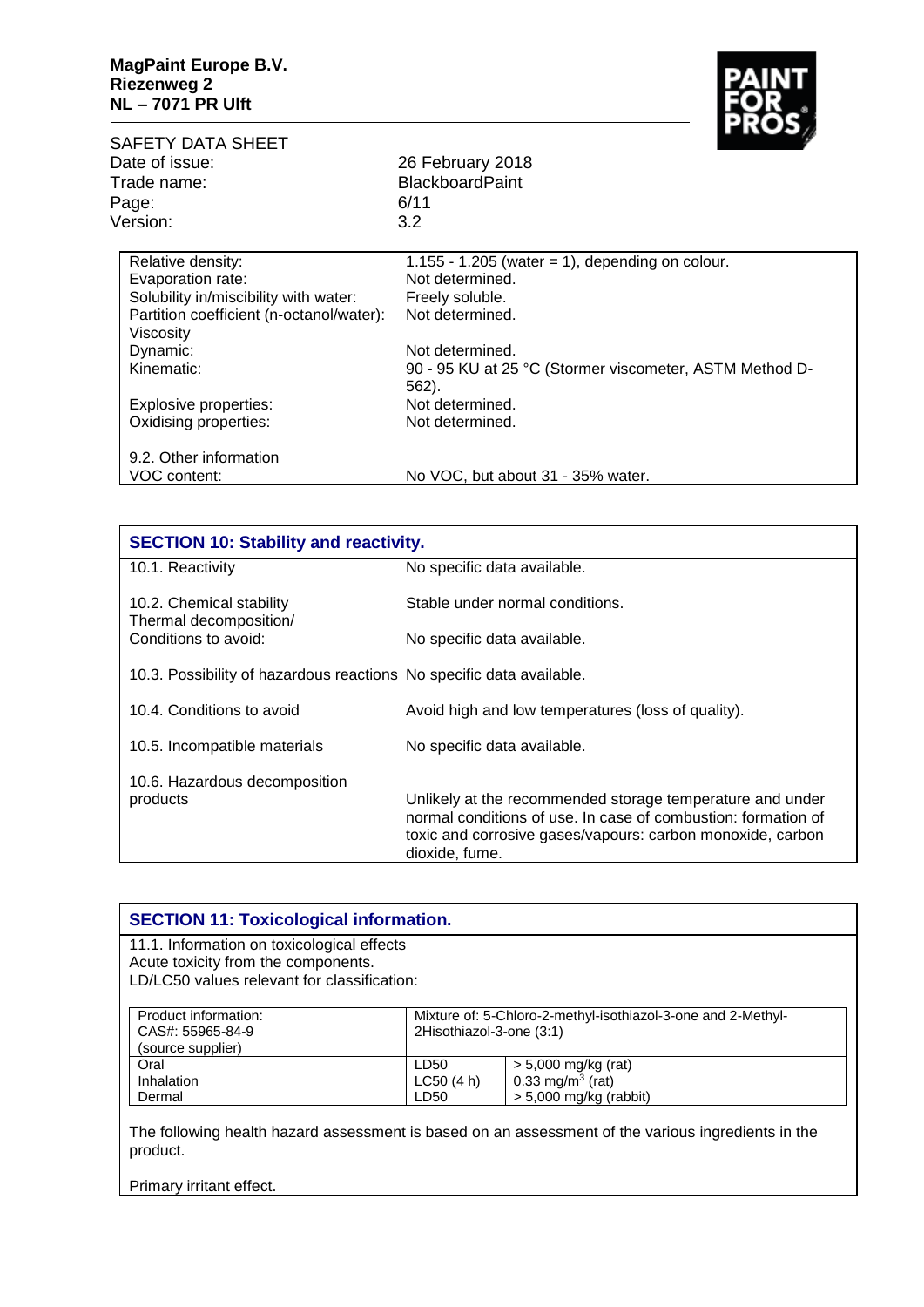

|                                                             | PROS                                                                               |  |
|-------------------------------------------------------------|------------------------------------------------------------------------------------|--|
| SAFETY DATA SHEET<br>Date of issue:<br>Trade name:          | 26 February 2018<br><b>BlackboardPaint</b>                                         |  |
| Page:                                                       | 7/11                                                                               |  |
| Version:                                                    | 3.2                                                                                |  |
| Effects on the eyes:<br>Effects on the skin:                | By mechanical damage (particles): irritation, redness and pain.<br>Not irritating. |  |
|                                                             |                                                                                    |  |
| Chronic effects:                                            | Not classified.                                                                    |  |
| Germ cell mutagenicity:<br>Reproductive and                 | Not classified.                                                                    |  |
| developmental toxicity:                                     | Not classified.                                                                    |  |
| Sensitisation:                                              | Not classified.                                                                    |  |
| CMR effects (carcinogenicity, mutagenicity and toxicity for |                                                                                    |  |
| reproduction):                                              | Not classified.                                                                    |  |
| Other information:                                          | No further relevant information available.                                         |  |

| <b>SECTION 12: Ecological information.</b>                                                                    |                                                                                                                                                             |  |
|---------------------------------------------------------------------------------------------------------------|-------------------------------------------------------------------------------------------------------------------------------------------------------------|--|
| 12.1. Toxicity                                                                                                |                                                                                                                                                             |  |
| Ecotoxicity from the components.                                                                              |                                                                                                                                                             |  |
| Aquatic toxicity:                                                                                             |                                                                                                                                                             |  |
| Product information:<br>CAS#: 55965-84-9<br>(source supplier)                                                 | Mixture of: 5-Chloro-2-methyl-isothiazol-3-one and 2-Methyl-<br>2Hisothiazol-3-one (3:1)                                                                    |  |
| Fish                                                                                                          | LC50 (96 h)<br>> 0.19 mg/l (oncorhynchus mykiss)                                                                                                            |  |
| Water flea                                                                                                    | 0.16 mg/l (daphnia magna, OECD 202)<br>EL50 (48 h)                                                                                                          |  |
| Algae                                                                                                         | ErC50 (72 h)<br>0.27 mg/l (selenastrum capricornutum)                                                                                                       |  |
| various ingredients in the product.<br>12.2. Persistence and degradability<br>12.3. Bioaccumulative potential | Contains inorganic components.<br>Significant accumulation in organisms is not to be expected.                                                              |  |
| 12.4. Mobility in soil                                                                                        | The product is (partially) soluble in water.                                                                                                                |  |
| Further ecological information.<br>General information:                                                       | Water hazard class 2 (German regulation) (Self-assessment):<br>hazardous to water. Do not discharge into groundwater, surface<br>water or sewage system.    |  |
| 12.5. Results of PBT and<br>vPvB assessment                                                                   | The product does not meet all of the assessment criteria for<br>persistence, bioaccumulation and toxicity and hence is not<br>considered to be PBT or vPvB. |  |
| 12.6. Other adverse effects                                                                                   | Not dangerous for the ozone layer.                                                                                                                          |  |

| <b>SECTION 13: Disposal considerations.</b> |                                                                                                                              |  |
|---------------------------------------------|------------------------------------------------------------------------------------------------------------------------------|--|
| 13.1. Waste treatment methods               |                                                                                                                              |  |
| Product waste:                              | May be brought to a supervised incineration plant in compliance<br>with local regulations. The generation of waste should be |  |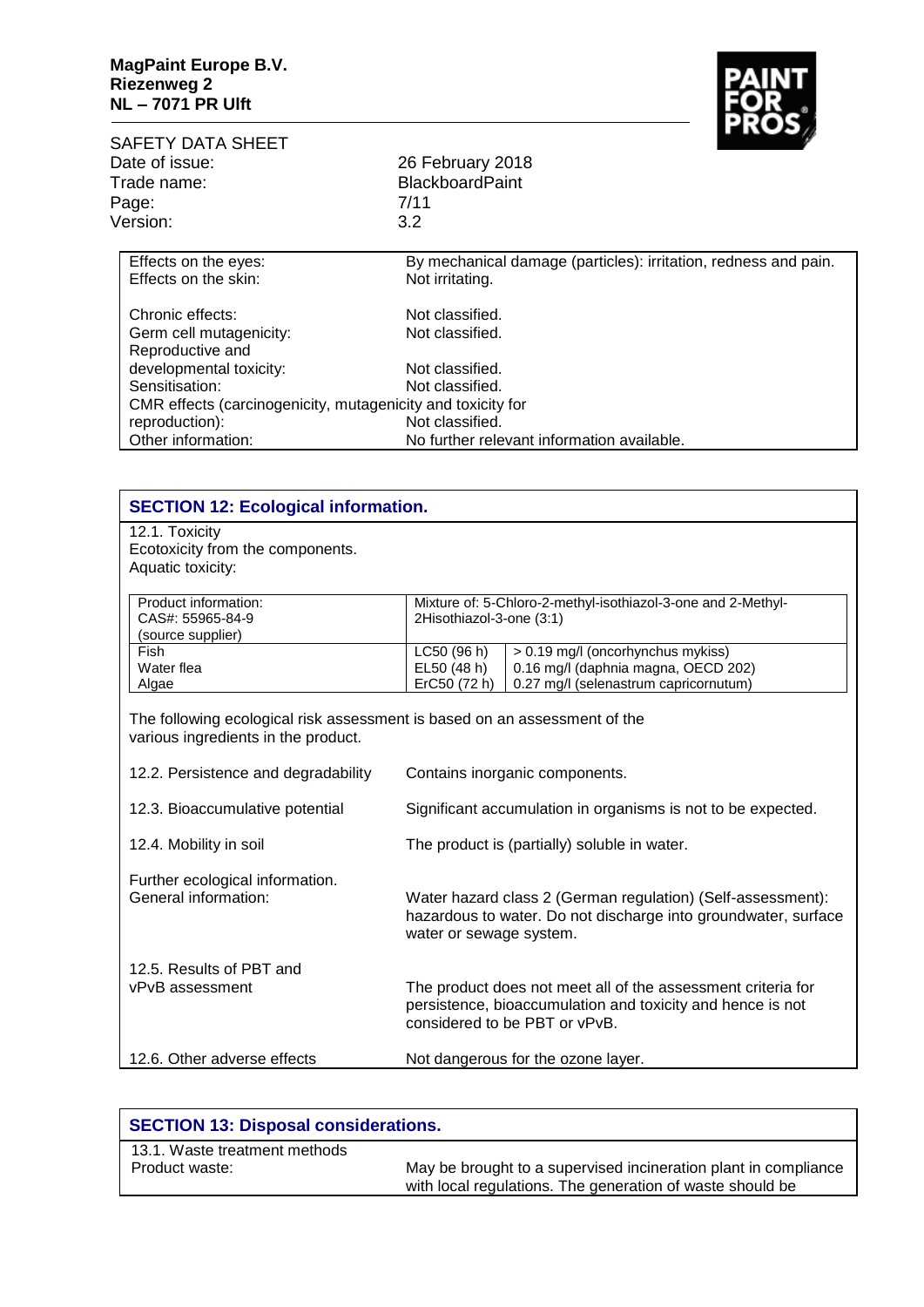

| <b>SAFETY DATA SHEET</b><br>Date of issue:<br>Trade name:<br>Page:<br>Version: | <b>PRUS</b><br>26 February 2018<br><b>BlackboardPaint</b><br>8/11<br>3.2                                                                                                                                                                                                                                                                                                                                                                                                                                                                                                                                                                                                                                                                                                                                                                                                              |
|--------------------------------------------------------------------------------|---------------------------------------------------------------------------------------------------------------------------------------------------------------------------------------------------------------------------------------------------------------------------------------------------------------------------------------------------------------------------------------------------------------------------------------------------------------------------------------------------------------------------------------------------------------------------------------------------------------------------------------------------------------------------------------------------------------------------------------------------------------------------------------------------------------------------------------------------------------------------------------|
| Eural code for waste:                                                          | avoided or minimised wherever possible. If this is not possible,<br>destroy in an approved incineration facility, where flue gases<br>and other toxic combustion products are washed and<br>neutralised. Waste, even small quantities, should never be<br>poured down drains of discharged in surface water.<br>08 01 12. WASTES FROM THE MANUFACTURE,<br>FORMULATION, SUPPLY AND USE (MFSU) OF COATINGS<br>(PAINTS, VARNISHES AND VITREOUS ENAMELS),<br>ADHESIVES, SEALANTS AND PRINTING INKS, wastes from<br>MFSU of adhesives and sealants (including waterproofing<br>products), wastes from adhesives and sealants containing<br>organic solvents or other dangerous substances. Classified as<br>hazardous waste.<br>Depending on branch of industry and production process, also<br>other EURAL codes may be applicable.<br>Hazardous waste according to Directive 2008/98/EC. |
| Uncleaned packaging.                                                           |                                                                                                                                                                                                                                                                                                                                                                                                                                                                                                                                                                                                                                                                                                                                                                                                                                                                                       |
| Recommendation:                                                                | Disposal must be made according to official regulations. Empty<br>the packaging with care. Do not contaminate soil, water or<br>environment with the waste container. Comply with local<br>regulations with regard to the recovery or disposal of waste.                                                                                                                                                                                                                                                                                                                                                                                                                                                                                                                                                                                                                              |
| Eural code for packaging:                                                      | 20 01 27*. MUNICIPAL WASTES AND SIMILAR<br>COMMERCIAL, INDUSTRIAL AND INSTITUTIONAL WASTES<br>INCLUDING SEPARATELY COLLECTED FRACTIONS, paints,<br>inks, adhesives and resins containing dangerous substances.<br>Classified as hazardous waste.                                                                                                                                                                                                                                                                                                                                                                                                                                                                                                                                                                                                                                      |

| <b>SECTION 14: Transport information.</b> |                                                              |  |
|-------------------------------------------|--------------------------------------------------------------|--|
| Land transport ADR/RID (cross-border).    |                                                              |  |
| ADR/GGVSEB class:                         |                                                              |  |
| Hazard identification number:             |                                                              |  |
| UN number:                                |                                                              |  |
| Packing group:                            |                                                              |  |
| Label:                                    |                                                              |  |
| Special marking:                          |                                                              |  |
| UN proper shipping name:                  |                                                              |  |
| Tunnel restriction code:                  |                                                              |  |
| Note:                                     | Not a dangerous good according to the transport regulations. |  |
|                                           |                                                              |  |
| Inland shipping ADN/ADR.                  |                                                              |  |
| ADN/R-class:                              |                                                              |  |
| UN number:                                |                                                              |  |
| Environmental hazards:                    |                                                              |  |
|                                           |                                                              |  |
| Maritime transport IMDG.                  |                                                              |  |
| IMDG-class:                               |                                                              |  |
| UN number:                                |                                                              |  |
| Label:                                    |                                                              |  |
| Packing group:                            |                                                              |  |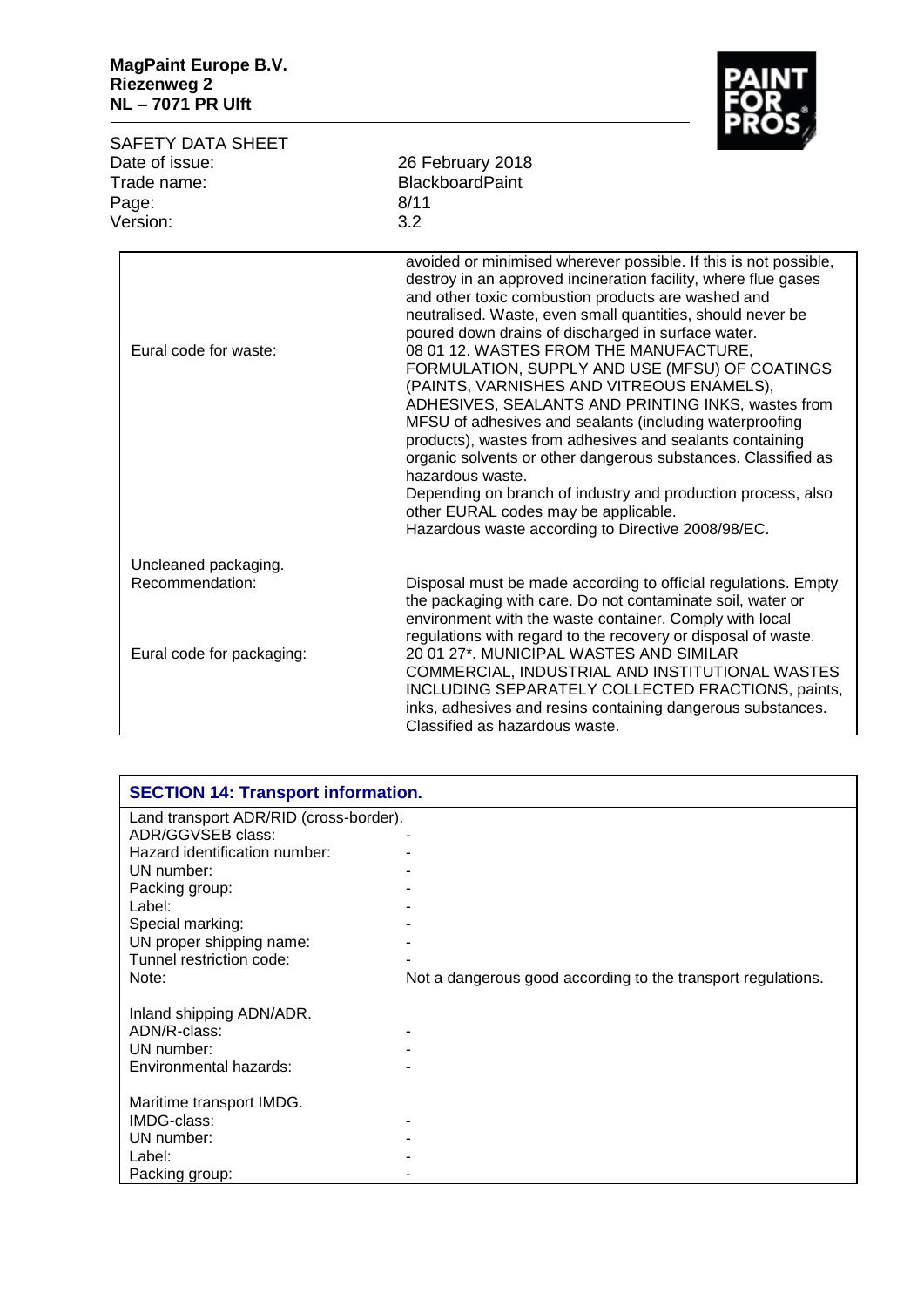

| SAFETY DATA SHEET                                                                 |                        | $\mathbf{m}{\boldsymbol{\omega}}$ |
|-----------------------------------------------------------------------------------|------------------------|-----------------------------------|
| Date of issue:                                                                    | 26 February 2018       |                                   |
| Trade name:                                                                       | <b>BlackboardPaint</b> |                                   |
| Page:                                                                             | 9/11                   |                                   |
| Version:                                                                          | 3.2                    |                                   |
| Maximum quantity:                                                                 | ٠                      |                                   |
| EMS number:                                                                       |                        |                                   |
| Stowage and segregation:                                                          |                        |                                   |
| Marine pollutant:                                                                 |                        |                                   |
| Proper shipping name:                                                             |                        |                                   |
| Air transport ICAO-TI and IATA-DGR.                                               |                        |                                   |
| ICAO/IATA-class:                                                                  |                        |                                   |
| UN number:                                                                        |                        |                                   |
| Label:                                                                            |                        |                                   |
| Packing group:                                                                    |                        |                                   |
| Proper shipping name:                                                             |                        |                                   |
| 14.1. UN number                                                                   | Void.                  |                                   |
| 14.2. UN proper shipping name                                                     | Void.                  |                                   |
| 14.3. Transport hazard class(es)                                                  | Void.                  |                                   |
| 14.4. Packing group                                                               | Void.                  |                                   |
| 14.5. Environmental hazards                                                       | Void.                  |                                   |
| 14.6. Special precautions for user                                                | None.                  |                                   |
| 14.7. Transport in bulk according to Annex II of MARPOL 73/78<br>and the IBC Code | Void.                  |                                   |

## **SECTION 15: Regulatory information.**

15.1. Safety, health and environmental regulations/legislation specific for the substance or mixture National regulations:

EU regulations and directives which affect this mixture (not yet directly or indirectly mentioned): Directive 89/686/EEC **Personal protective equipment (is to be replaced from** 

| 21 April 2018 by regulation (EU) 2016/425).                  |
|--------------------------------------------------------------|
| Risks related to chemical agents at work.                    |
| On the limitation of emissions of volatile organic compounds |
| due to the use of organic solvents in certain paints and     |
| varnishes.                                                   |
| VOC content: nil /low.                                       |
| Non-inclusion of certain substances as biocides (CAS# 55965- |
| 84-9, product type 7 – film preservatives).                  |
| On classification, labelling and packaging of substances and |
| mixtures.                                                    |
| 1st ATP of the CLP.                                          |
| Biocides.                                                    |
| Commission regulation of 28 May 2015 amending Regulation     |
| (EC) No 1907/2006 of the European Parliament and of the      |
| Council on the Registration, Evaluation, Authorisation and   |
| Restriction of Chemicals (REACH).                            |
|                                                              |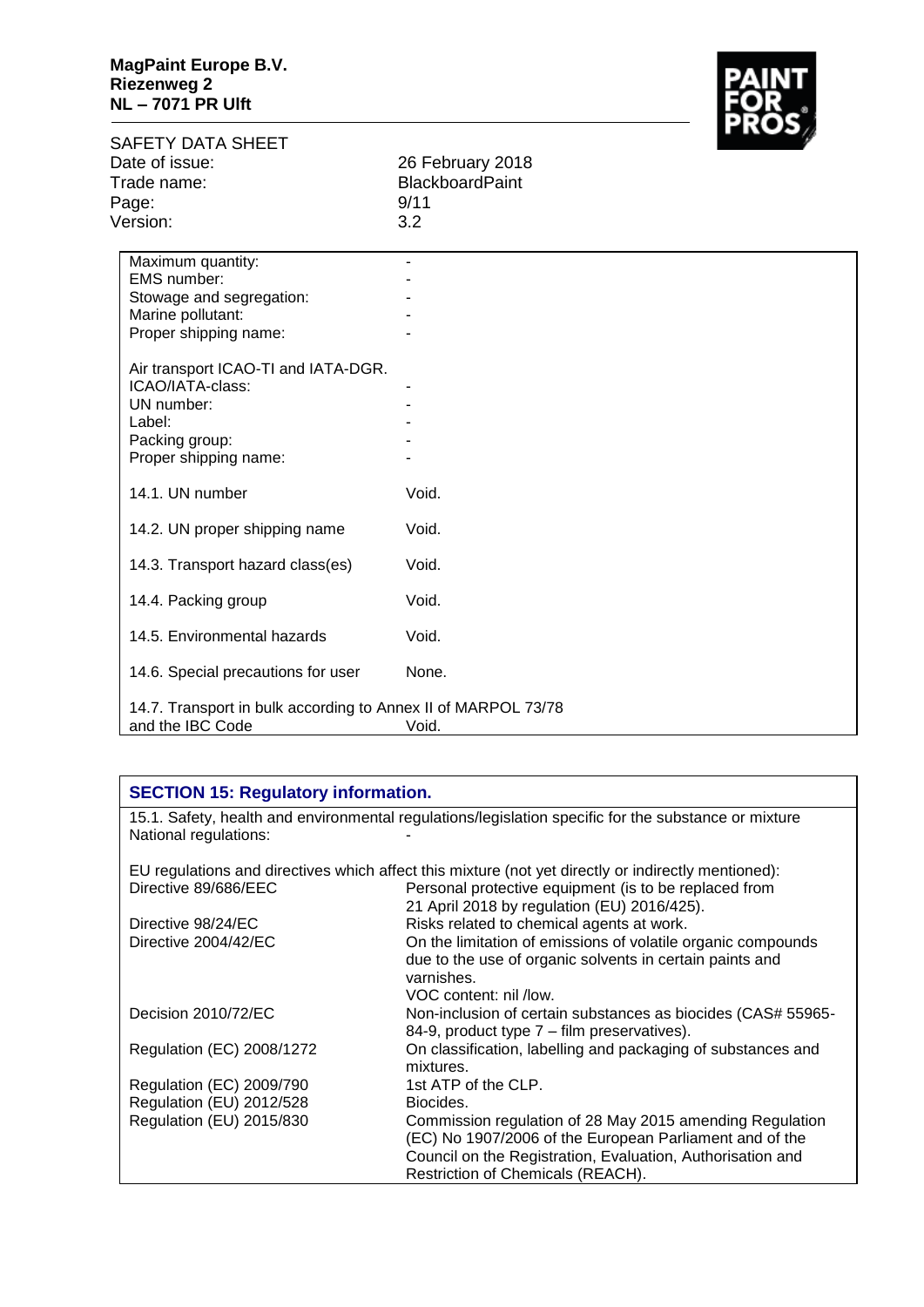

SAFETY DATA SHEET<br>Date of issue: Date of issue: 26 February 2018<br>Trade name: 2018<br>BlackboardPaint Page: Version: 3.2

BlackboardPaint<br>10/11

15.2. Chemical safety assessment A chemical safety assessment has not been carried out.

| <b>SECTION 16: Other information.</b>                                                                                                                                                                                                                                                                                                                                |                                                                                                                                                                                                                                                                                                                                                                                                                                                                                                                                                                                                                                            |                                                                                                |  |
|----------------------------------------------------------------------------------------------------------------------------------------------------------------------------------------------------------------------------------------------------------------------------------------------------------------------------------------------------------------------|--------------------------------------------------------------------------------------------------------------------------------------------------------------------------------------------------------------------------------------------------------------------------------------------------------------------------------------------------------------------------------------------------------------------------------------------------------------------------------------------------------------------------------------------------------------------------------------------------------------------------------------------|------------------------------------------------------------------------------------------------|--|
| List of relevant H- and EUH-phrase(s) referred to under<br>headings 2 and 3:                                                                                                                                                                                                                                                                                         | H301 - Toxic if swallowed.<br>H311 - Toxic in contact with skin.<br>H314 - Causes severe skin burns and eye damage.<br>H317 - May cause an allergic skin reaction.<br>H331 - Toxic if inhaled.<br>H400 - Very toxic to aquatic life.<br>H410 - Very toxic to aquatic life with long lasting effects.<br>EUH208 - Contains (name of sensitising substance). May<br>produce an allergic reaction.<br>Aquatic Acute - Hazardous to the aquatic environment, acute.<br>Aquatic Chronic - Hazardous to the aquatic environment,<br>chronic.<br>Acute Tox. - Acute toxicity.<br>Skin Corr. - Skin corrosion.<br>Skin Sens. - Skin sensitization. |                                                                                                |  |
| Document history:                                                                                                                                                                                                                                                                                                                                                    | Printed on:<br>Previous edition:<br>Version:<br>Modification:                                                                                                                                                                                                                                                                                                                                                                                                                                                                                                                                                                              | 26 February 2018.<br>5.1.2018, version 3.1.<br>3.2.<br>(Correction, Content (W/W): Section 3). |  |
| Information source:                                                                                                                                                                                                                                                                                                                                                  |                                                                                                                                                                                                                                                                                                                                                                                                                                                                                                                                                                                                                                            |                                                                                                |  |
| Classification according to Regulation<br>(EC) No 1272/2008:                                                                                                                                                                                                                                                                                                         | Classification of the mixture based on the standard calculation<br>method.                                                                                                                                                                                                                                                                                                                                                                                                                                                                                                                                                                 |                                                                                                |  |
| The purpose of this Safety Data The purpose of this Safety Data Sheet is to describe the products in<br>terms of their safety requirements. The data does not signify any warranty with regard to the product's<br>properties. It is the obligation of the user to use this product with care and to act in consideration of the<br>applicable laws and legislation. |                                                                                                                                                                                                                                                                                                                                                                                                                                                                                                                                                                                                                                            |                                                                                                |  |
| Blackboard paint is a trademark of MagPaint Europe B.V                                                                                                                                                                                                                                                                                                               |                                                                                                                                                                                                                                                                                                                                                                                                                                                                                                                                                                                                                                            |                                                                                                |  |
| Abbreviations and acronyms:<br>ADR:<br>RID:                                                                                                                                                                                                                                                                                                                          | Accord européen sur le transport des marchandises dangereuses par Route<br>(European Agreement concerning the International Carriage of Dangerous<br>Goods by Road)<br>Règlement international concernant le transport des marchandises dangereuses<br>par chemin de fer (Regulations Concerning the International Transport of<br>Dangerous Goods by Rail)<br>International Maritime Code for Dangerous Goods<br>International Air Transport Association<br>Dangerous Goods Regulations by the "International Air Transport Association"                                                                                                  |                                                                                                |  |
| IMDG:<br>IATA:<br>IATA-DGR:                                                                                                                                                                                                                                                                                                                                          |                                                                                                                                                                                                                                                                                                                                                                                                                                                                                                                                                                                                                                            |                                                                                                |  |
| ICAO:<br>ICAO-TI:<br>P:                                                                                                                                                                                                                                                                                                                                              | (IATA)<br>International Civil Aviation Organization<br>Marine Pollutant                                                                                                                                                                                                                                                                                                                                                                                                                                                                                                                                                                    | Technical Instructions by the "International Civil Aviation Organization" (ICAO)               |  |